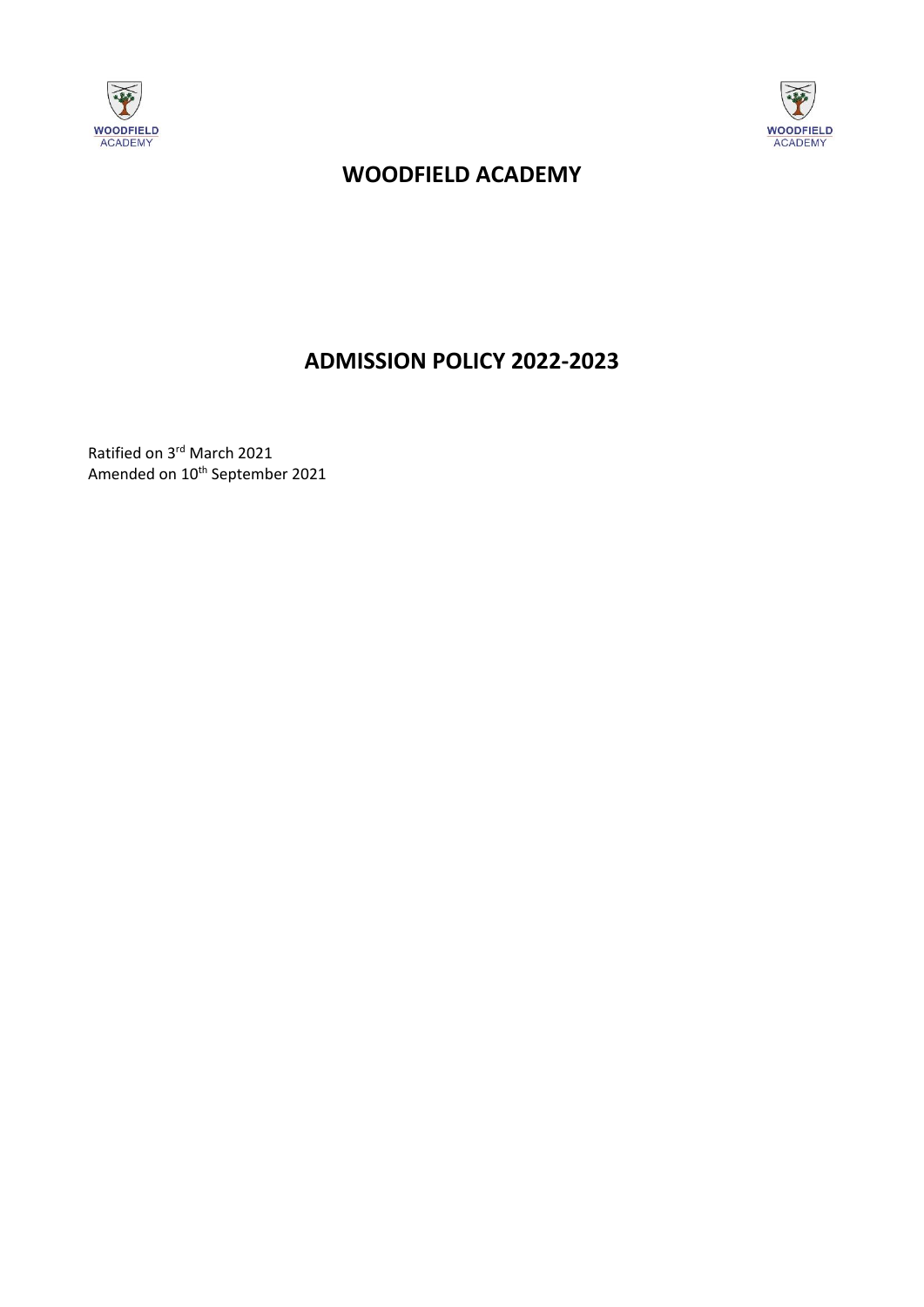## **Section 1 – General Principles**

Woodfield Academy is a 9 -13 mixed comprehensive middle school and one of several middle schools in the town of Redditch. We do not have any requirement for aptitude from prospective students.

The main principle of admission to Woodfield Academy is to maintain the character of the school as an inclusive comprehensive school, providing for the needs of young persons within the  $9 - 13$  age range, who live in Redditch and the surrounding areas defined below. There is no guarantee of a place for children living in our priority admission area.

Admission to our school is not dependent on any 'voluntary' contribution.

The school will endeavour to provide places for pupils who live outside the priority admission area, whose parents wish them to attend Woodfield, provided that they can be accommodated within the admission limits.

Pupils will be admitted at the age of 9+ **without** reference to ability or aptitude using the criteria below. The admission number PAN for September 2022 and subsequent years will be 150. The PAN only applies to the relevant age group.

The school participates in the Local Authority co-ordinated scheme and all deadlines within that should be adhered to by applicants:

| Applications Open on                   | 1 September 2021 |
|----------------------------------------|------------------|
| <b>Closing Dates</b>                   | 15 January 2022  |
| <b>School Offer Notification Dates</b> | 16 April 2022    |

Children with statements naming the school must be admitted and will count towards the PAN if the information is available before the offer date.

#### **Admission of children outside their normal age group**

Parents may seek a place for their child outside of their normal age group, for example, if the child is gifted and talented or has experienced problems such as ill health. In addition, the parents of a summer born child may choose not to send that child to school until the September following their fifth birthday and may request that they are admitted out of their normal age group – to reception rather than year 1. Woodfield Academy has adopted Worcestershire County Council's **Policy on Delayed and Accelerated Transfer** which is available at the following url and is appended to this policy:

[http://www.worcestershire.gov.uk/download/downloads/id/5465/policy\\_on\\_delayed\\_and\\_accelerated\\_tr](http://www.worcestershire.gov.uk/download/downloads/id/5465/policy_on_delayed_and_accelerated_transfer.pdf) [ansfer.pdf](http://www.worcestershire.gov.uk/download/downloads/id/5465/policy_on_delayed_and_accelerated_transfer.pdf)

#### **Section 2 – Definitions and Details**

As required by the Regulations of 2012 the school will give top priority to applications on behalf of children in public care (Looked After Child) in accordance with the definition below:

"A "looked after child" has the same meaning as in section 22(1) of the Children Act 1989, and means any child who is (a) in the care of the local authority or (b) being provided with accommodation by them in the exercise of their social services functions (eg children with foster parents) at the time of making the application to the school. A "previously looked after child" is a child who immediately moved on from that status after becoming subject to an adoption, child arrangement order or special guardianship order and includes those children who appear to have been in state care outside of England and ceased to be in state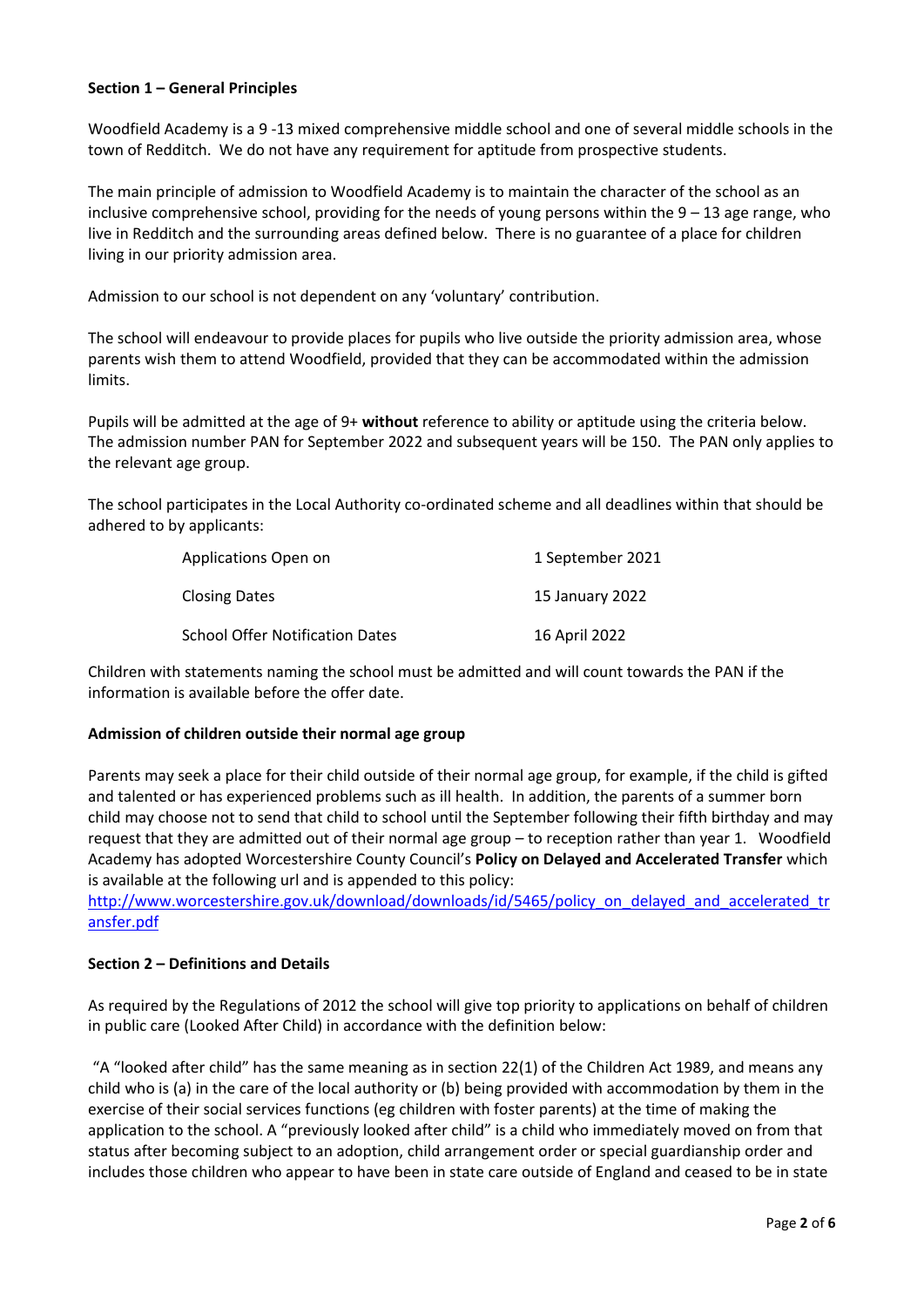care as a result of being adopted or evidence that demonstrates a child was in state care outside of England prior to being adopted.

All children with an Educational Health and Care Plan will be admitted (EHCP).

## **Priority Admissions Area**

Our priority admission area is the town of Redditch and the surrounding areas/villages which fall within the school's defined 'catchment area' (a map is available from the school).

**Note.** The majority of catchment area falls within the Worcestershire county border, whereas others fall within Warwickshire county borders.

Please note that the Admission Area is defined by means of a boundary line and does not necessarily include the entire geographical area of all the villages.

We have strong curriculum and sporting links with a number of First Schools and historically admit pupils from three main pyramid schools, however, we would welcome applications from any First School.

We also regularly take pupils from first/pyramid schools outside of Redditch and adjoining areas including other UK authorities, UK regions, and overseas.

## **Sibling**

By sibling we mean:

Children living at the same address who have one or both natural parents in common Children living at the same address who are related by a parent's marriage We include siblings who are adopted within our definition of sibling We do not include 'cousins' within our definition of sibling Multiple Births – places would be allocated to all siblings if this is necessary

#### **Pyramid Schools (Redditch):**

| Oakhill First School | St Georges First School | Woodrow First School |
|----------------------|-------------------------|----------------------|
|----------------------|-------------------------|----------------------|

#### **Home Address**

Proof of residence will be required by the co-ordinated scheme. The offer of a place may be withdrawn if proof of residency is not met.

Where a child lives part of the week with one parent and part with another member of the family the **'home address'** will be considered to be the residence where the child spends at least 3 nights of the school week each week.

For applications for children of UK service personnel and crown servants. Woodfield Academy will use the address at which the child will live when applying oversubscription criteria, as long as the parents provide some evidence of their intended address.

A Unit or quartering address must be used as the child's home address when considering the application against our oversubscription criteria, where a parent requests this.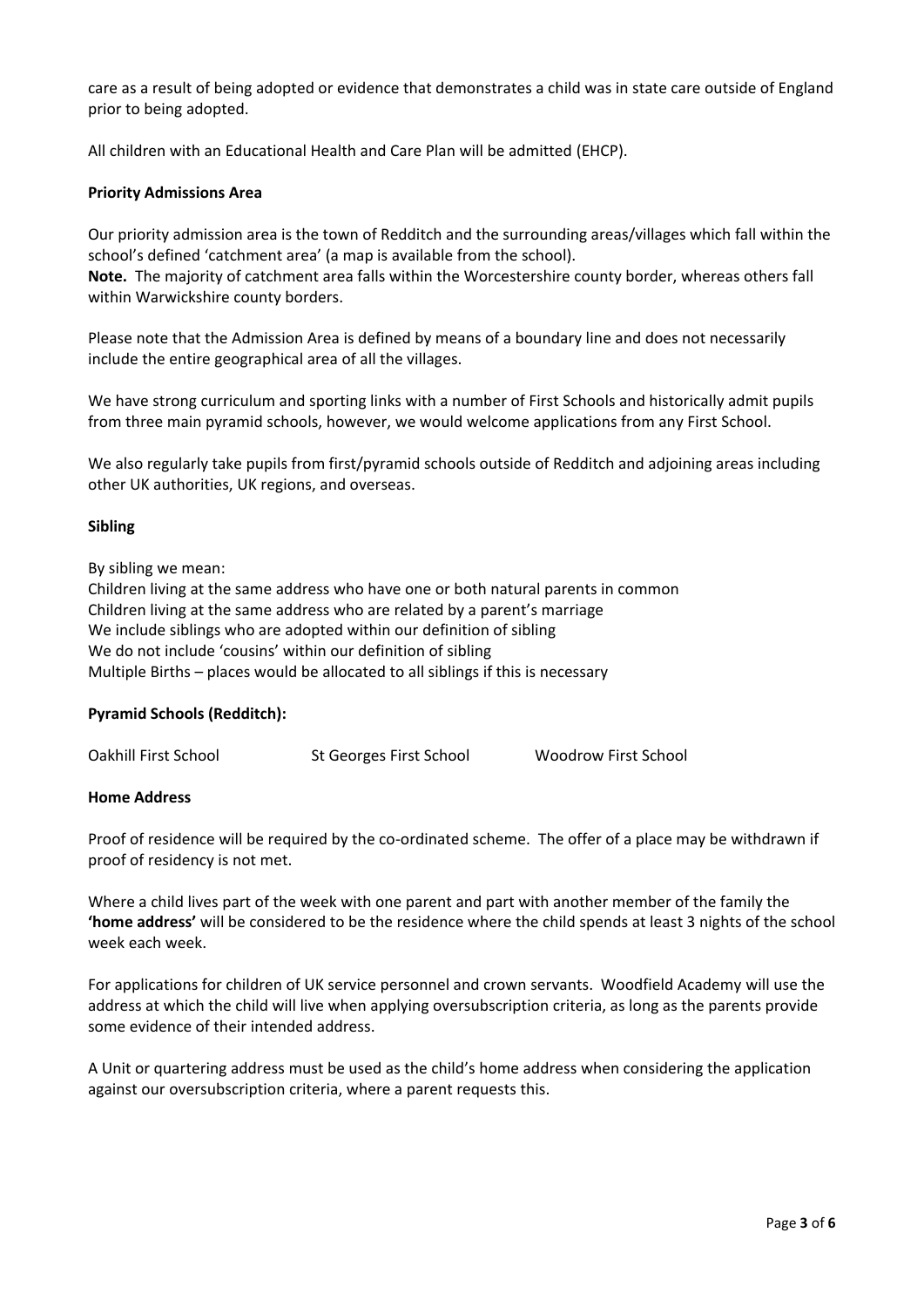## **Parent[s]/Carer[s]**

"Parent" is defined in law (The Education Act 1996) as either: a) any person who has 'parental responsibility' (defined in the Children Act 1989) for the child or young person; or b) any person who has care of the child or young person.

If you are in any doubt, please contact the school for advice.

## **Staff**

Under the oversubscription criteria in Section 3 the word staff will mean: All staff who have been continuously employed by the school for a period of at least 2 years for the purpose or working in the school as follows:

- All full time teaching staff
- All full time support staff defined as those on a 37 week and above contract
- All part time teaching staff with a 45% and above timetable
- All part time support staff who work at least 15 hours per week for 37 weeks or more

The 2 year qualification period may be waived if a post is hard to fill.

The definition does not include contact staff. If a service has been 'in house' and is subsequently 'contracted out' children or staff will no longer be eligible for priority admission under this criterion.

The definition does not include peripatetic staff

#### **Testing Arrangements**

There are no testing arrangements for entry in 2022 or subsequent years.

## **Section 3 – Oversubscription Criteria**

Places will be allocated on the basis of the oversubscription criteria only. An applicant will not be given additional priority solely on the basis of having completed a supplementary information form.

#### **In the event of over subscription, applications will be considered in the following order:**

**1. Looked After Children and previously Looked After Children** sometimes referred to as Children in Care, as defined above will be admitted as the top priority.

**2. Sibling Priority Admission Area –** Children residing in the priority admission area with a brother or sister (sibling as defined above) attending the school at the time of application with a reasonable expectation they will be attending at the time of at the start of the new academic year.

#### **3. Children of staff as defined above.**

**4. Distance-** Children residing in the priority admission area defined above and according to our map. If you need clarification of the exact boundaries on this map please contact the school where you will be able to view a large-scale version.

## **Tie-breaker**

In the event of oversubscription in any category above, priority will be given to pupils who live nearest the school by shortest straight-line distance. The measurement will be taken using the Geocode point for each property and the Geocode point for the centre of the school.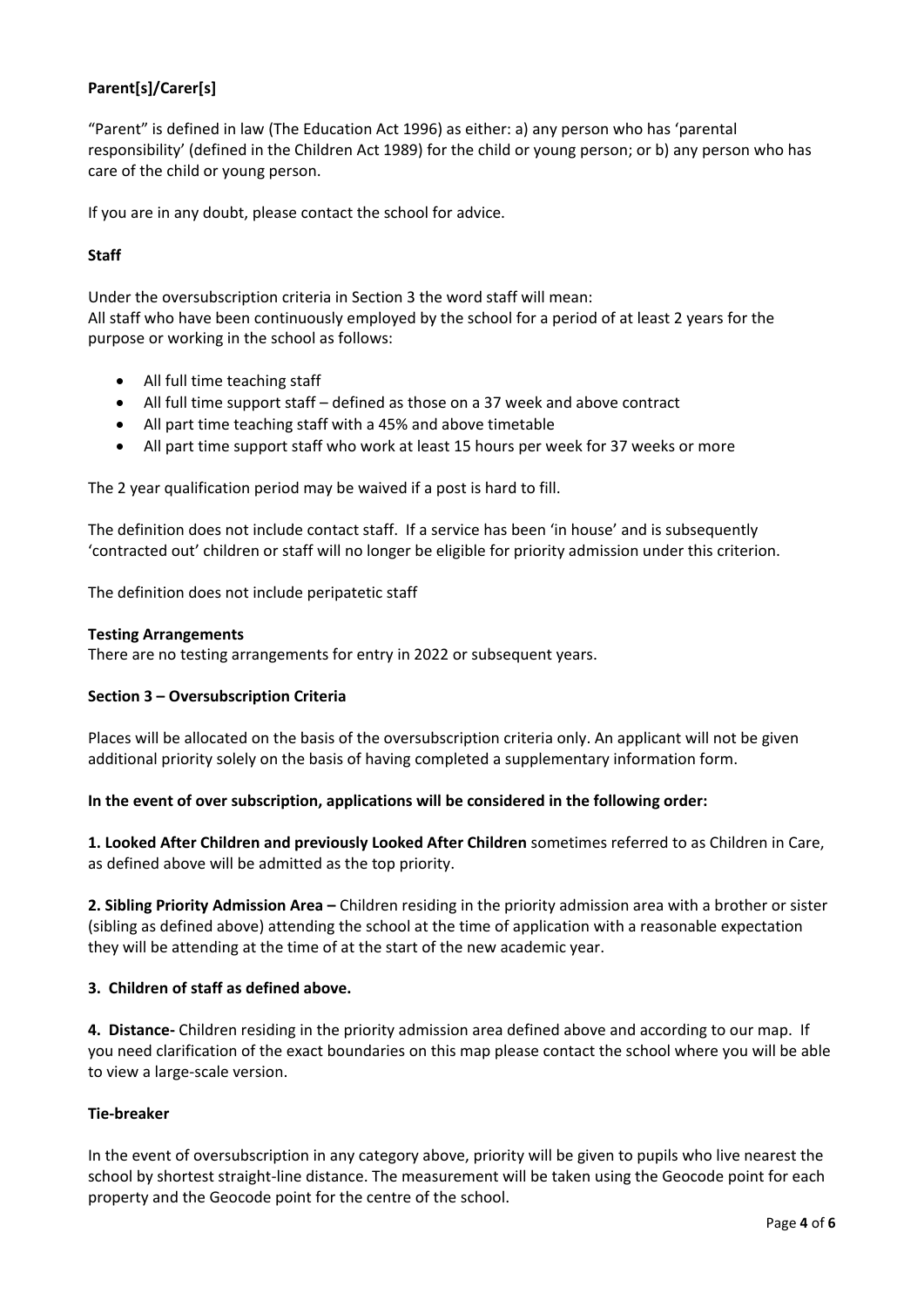The Academy Trust will utilise the Local Authority's software package called ''Arcview GIS'' to determine distance.

Ordinance Survey Supply the co-ordinates used within this system.

**Applications from outside the priority admission area described above** will be considered if there are still places available and will be determined by the following criteria:

- 1. Children with a brother or sister (sibling) attending the school at the time of application with a reasonable expectation they will be attending at the start of the new academic year.
- 2. Children residing outside the priority admission area.

## **Waiting Lists**

As required by the current Code of Practice the school will maintain a waiting list until the end of the autumn term. We will continue to do this for subsequent terms and also maintain waiting lists for other year groups. Applications for inclusion on a waiting list must be made on the school's appropriate form and they will be ranked according to our oversubscription criteria as described above. We have to admit any pupil who is admitted through the appeal process, or who is the subject of a 'direction' by the LA or allocated to us according to the local Fair Access Protocol and any such pupils take precedence over the waiting list.

## **Late Applications**

In accordance with the Local Authority's admissions policy, late applications will be accepted by the Authority up to the  $31<sup>st</sup>$  January 2022.

The Academy has agreed late applications, or changes to on time applications within this time-frame, and treat them as being on time, only in the following circumstances;

a) where a family have just moved address;

b) where it is agreed by School Admissions, that individual circumstances apply and the delay was reasonable given the circumstances of the case;

In each case independent supporting documentary evidence will need to be submitted with the application. In all other circumstances, or if the application is not received until after 28<sup>th</sup> February 2022, late applications (including late changes to on time applications), will receive a lower priority, and will only be considered after the applications received (or deemed to be) on time.

#### **In Year Admissions**

Admissions mid-year for any year group will be dealt with in accordance with the agreed Worcestershire County Council coordinated in-year admissions protocols, which are available online at the following url: [https://www.worcestershire.gov.uk/downloads/download/1330/co](https://www.worcestershire.gov.uk/downloads/download/1330/co-ordinated_schemes_for_all_worcestershire_schools)[ordinated\\_schemes\\_for\\_all\\_worcestershire\\_schools](https://www.worcestershire.gov.uk/downloads/download/1330/co-ordinated_schemes_for_all_worcestershire_schools)

#### **Appeals**

If you are not offered a place at our school you have the right to appeal to an independent panel. Appeal papers will normally be sent out with offer letters to all those parents who were offered a school lower on their preference list than Woodfield Academy. Please ensure that these are headed with the school name and address and are returned to the Clerk to the Appeal Panel at the school within 20 school days of notification. The closing date on the appeal application form must be adhered to. If you are in any doubt please contact the school and we will send you appeal forms.